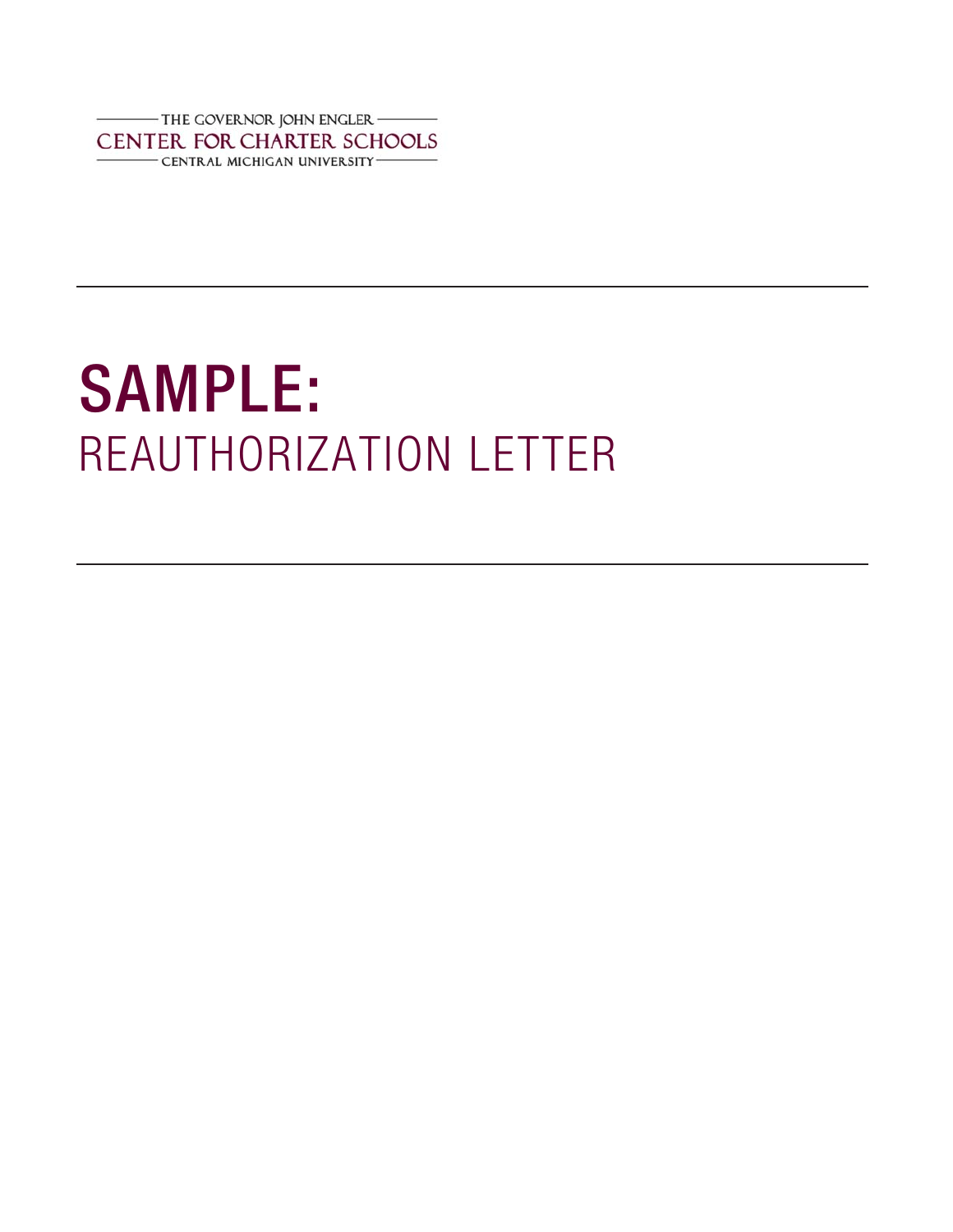October 13, 2016

## RE: <Authorizer> – Reauthorization Process

Dear Academy Board:

Academic Performance Report

Fiscal Performance Report

The Charter Contract ("Contract") between <Academy Name> ("Academy") and the <University Name> ("University") Board of Trustees is set to expire on <Date>. The Center's recommendation to the University Board is based on a holistic assessment of the Academy according to the terms and conditions of the Contract and will include a thorough review of the Academy's performance, successes, and challenges. The University is committed to ensuring that the schools it authorizes are preparing students academically for success in college, work and life. The Academy's future relationship with the University will be guided by the following three core questions:

Recaps the Exepectations

- 1. Is the academic program successful?
- 2. Is the organization viable?
- 3. Is the Academy demonstrating good faith in following the terms of its Contract and all applicable law?

According to the Academy's <School Year> Academic Performance Report, <Number>% of students enrolled three or more years achieved the collegereadiness targets in reading, a decline from <Number>% in <School Year> and <Number>% in <School Year>. In math, <Number>% of students enrolled three or more years achieved the college-readiness targets in <School Year>; demonstrating a decline from <Number>% in <School Year> and <Number>% in <School Year>. On the most recent Top to Bottom list issued by the <State Name> Department of Education in <Year>, the Academy ranked at the <Number> percentile. <Authorizer Name> provided feedback to the Academy on the implementation of the Educational Program via a School Support Visit conducted on <Date>.

The Academy's declining enrollment raises significant concerns regarding the continued viability of the Academy. The Academy's fall <Year> enrollment was reported at <Number> students; this represents a <Number>% reduction from <School Year> when the Academy reported <Number> students. The Academy's average enrollment since <School Year> is <Number> students. During the last Contract, the Academy required concessions from both the landlord and the ESP in order to avert a deficit. The Academy Board will be required to demonstrate that it has the ability to meet its financial obligations and provide a sustainable, high-quality educational program.

The <Authorizer>-created resource, the *Charter Contract Reauthorization* Checklist ("Checklist"), provides boards and administration with clear, concise and consistent expectations regarding the reauthorization process. A copy of the Checklist was previously distributed; an electronic version is available on the Center's website. This letter serves as the Academy's official correspondence as discussed in Step 1 of the Checklist.

Indicates the Relevant Support and Feedback

> Required Intervention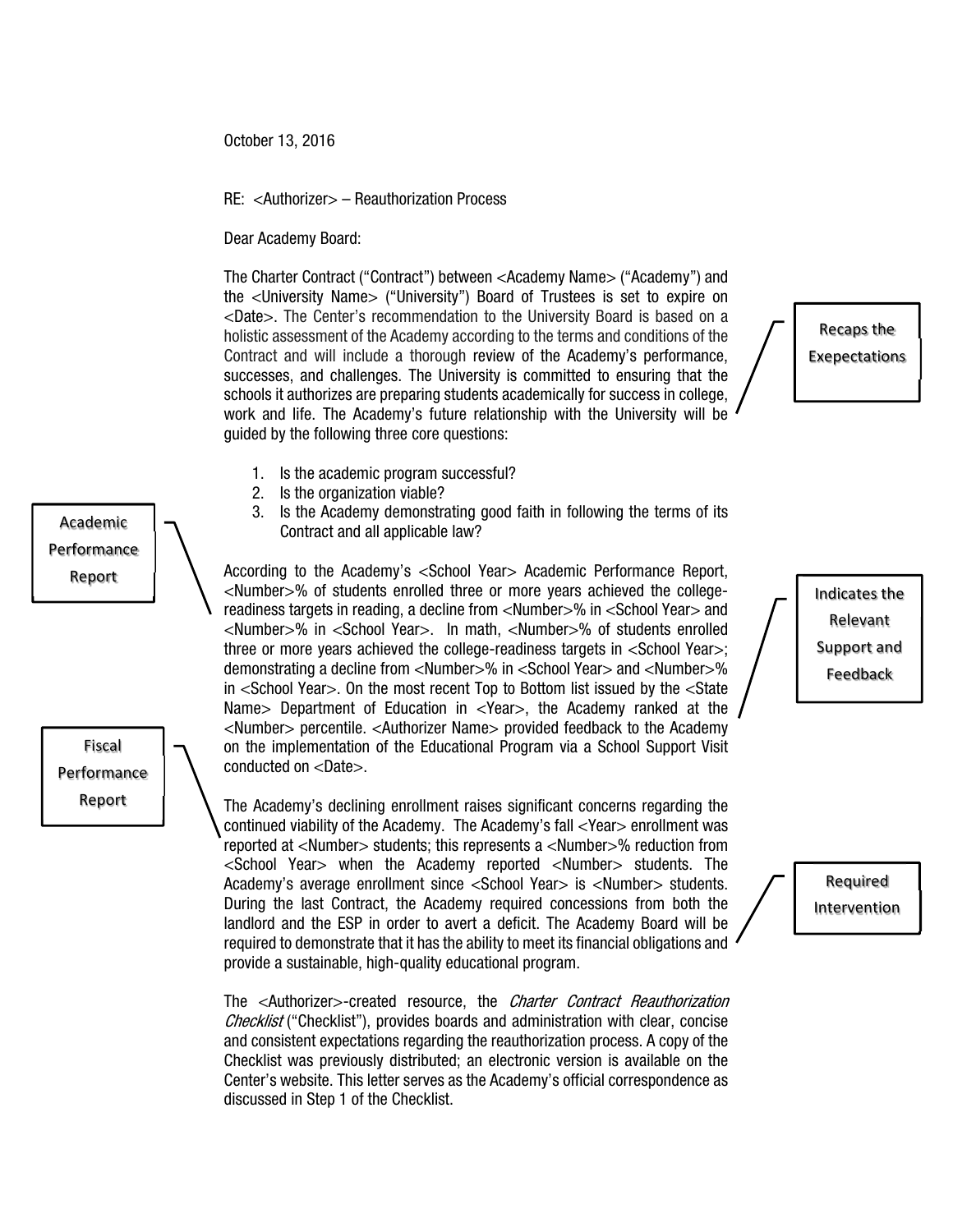We conduct staff reviews and site and facility reviews once every contract term or every three years, whichever comes first.

Intervention specific to this school. The following apply generally to all

According to our policies, leases must contain a clause that ends the lease when the contract ends. Step 2 of the Checklist discusses various on-site reviews that could occur during the Academy's reauthorization process, and although the Center will perform a staff review and site and facility review, as discussed further in this letter, the Center will not conduct a formal Educational Program Review at this time. The Academy, however, will be asked to review and revise, as appropriate, its Educational Program description and Curriculum documents. Submission requirements for these documents are addressed below.

Step 3 of the Checklist details the various submission requirements necessary in order to complete the Academy's reauthorized Contract. In an effort to streamline the submission process, the <Authorizer> is requesting that the items detailed below be submitted electronically in either a Microsoft Word or Excel format (unless otherwise noted), and submitted via Epicenter on or before <Date>.

## Submission Requirements:

- $\Box$  Fiscal Viability Plan. The <Authorizer> is requesting that the Academy Board submit a detailed short and long-term Fiscal Viability Plan, including projected annual budgets for the next <Number> years, based on the minimum enrollment that will allow the Academy to provide a quality educational program and establish a reasonable fund balance without concessions from the Academy's management or landlord. The Plan should also include the Academy's strategies for increasing enrollment.
- ☐ Educational Service Provider ("ESP") Agreement. The Academy Board's current ESP Agreement will expire concurrently with its Contract on <Date>; pursuant to the <Authorizer's> ESP Policies, any proposed ESP Agreements schools. The required to be submitted to the <Authorizer> in draft form and include according to our<br>are required to be submitted to the <Authorizer> in draft form and include a completed ESP Information Sheet as well as a draft legal opinion from the Academy's legal counsel. Templates are available from the Center's website: <Website Address>.
	- $\Box$  Facility Agreement. The Academy Board's facility lease agreement for the <Address> site is also set to expire concurrently with its Contract on  $\langle$ Date $>$ ; the  $\langle$ Authorizer $>$  is requesting that the Academy Board submit a new lease agreement to the <Authorizer> for review at least 30-days prior to execution. The draft lease agreement is required to include: (1) language causing the immediate termination of the lease agreement without penalty to the Academy Board upon termination of the charter contract; (2) the facility address(es); and (3) all referenced exhibits or attachments.
	- □ Position Descriptions. The <Authorizer> is requesting that the Academy Board designate an individual (and provide his/her contact information) to verify the accuracy of position descriptions currently contained in the Contract and provide changes, as necessary.
	- □ Physical Plant Description. The <Authorizer> is requesting that the Academy Board designate an individual (and provide his/her contact information) to verify the accuracy of the information currently contained in Schedule 6 of the Contract and provide changes, as necessary.

Based on a case‐ by‐case basis. This school is meeting academic expectations, so an EPR is not conducted at this time.

policies, a management agreement cannot extend beyond the length of the charter contract.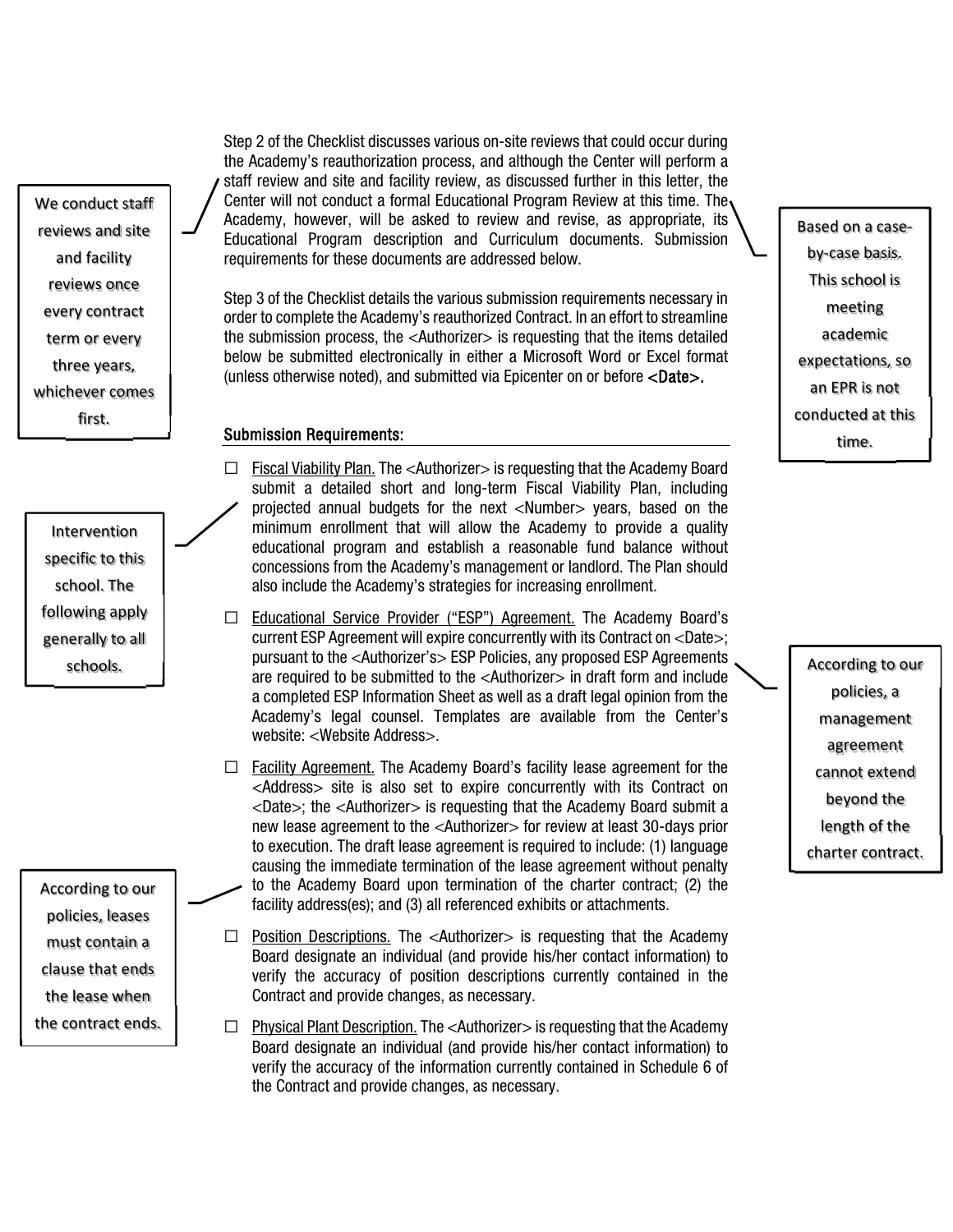- □ Age, Grade Range and Maximum Enrollment. The <Authorizer> is requesting that the Academy Board review and confirm the accuracy of the grade ranges and the maximum enrollment number of <Number> which is currently included in Schedules 7f and 7h of the Contract.
- $\Box$  Educational Program. The <Authorizer> is requesting that the Academy Board review its educational program description and submit appropriate changes to ensure that it is clearly written and outlines the instructional methods being used by the Academy to implement the curriculum contained with the Contract. Requirements for the educational program submission, if necessary, are detailed in the Checklist provided. The <Authorizer> is also requesting that the Academy Board designate an individual (and provide his/her contact information) for any necessary follow-up.
- $\Box$  Curriculum. The <Authorizer> is requesting that the Academy Board review its curriculum and submit appropriate changes to ensure that it is a detailed written curriculum by grade or level covering each subject/course to be taught. At a minimum, the subjects shall include English language arts, mathematics, science, social studies and health as required by law. The curriculum is required to explicitly indicate alignment to the <State Name> Academic Standards, the <State Name> Curriculum Framework standards and benchmarks and the Grade Level Content Expectations (GLCEs). If state standards are not available for a given subject, alignment to national or international standards should be considered and referenced within the document. If curriculum is web-based, all necessary login and password information is required to be provided such that a representative of the <Authorizer> may review the curriculum in its entirety.

The Academy is required to provide a spreadsheet summary listing the courses along with an Academy contact that the <Authorizer> can utilize for all curriculum-related questions. The Academy's curriculum is required to be submitted in separate files, following a consistent format, clearly identified by academy name, course title and grade or level. Resources are available on the <Authorizer's> website <Website Address>, and in the Checklist previously provided.

- □ School Calendar and School Day Schedule. The Academy Board is required to submit a proposed <School Year> School Calendar that complies with the Revised School Code as well as the minimum requirements set forth in the State School Aid Act of 1979. In addition, the Academy Board is required to submit a proposed <School Year> School Day Schedule that complies with the required number of instructional days and hours.
- □ Board Policies. Schedule 4, Section 2.02a of the Contract requires the Academy Board adopt and properly maintain board policies in accordance with applicable law. The Academy Board shall, at a minimum, adopt by resolution all legally-required board policies and shall establish a schedule to regularly review and update its policies. <Authorizer> is currently funding the Academy Board's Bi-Annual Board Policy Update Service provided by the National Charter Schools Institute ("Institute"). Based on information provided by the Institute on <Date>, only the Fall <Year> Board Policy Update remains outstanding and requires formal Board action to finalize.

The charter contract requires the academy board to adopt and maintain board policies. We pay for this service. This Board is behind, and reauthorization is an opportunity to motivate boards to get this done.